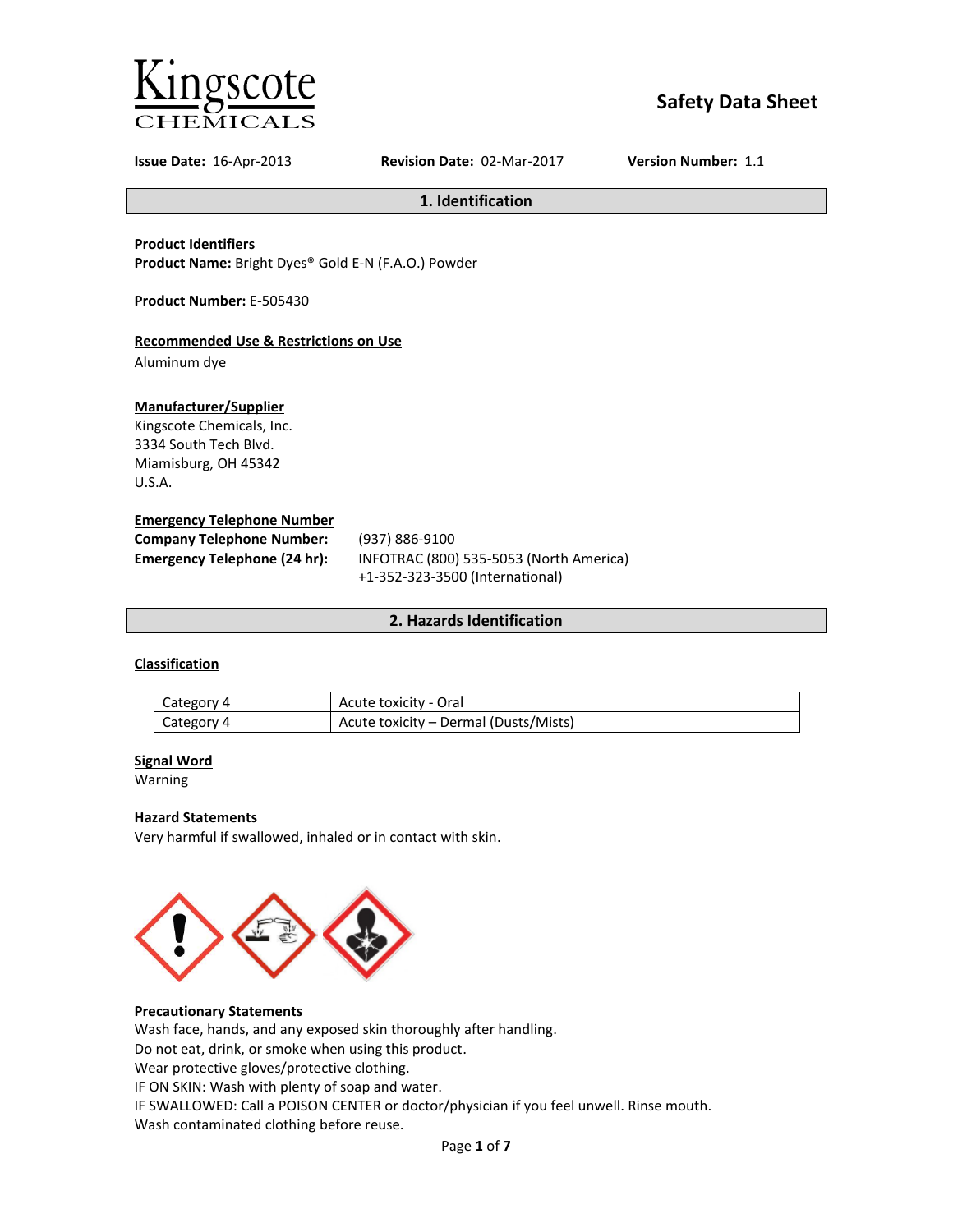Dispose of contents/container to an approved waste disposal plant.

# **Hazard Not Otherwise Classified (HNOC)**

None

# **3. Composition/Information on Ingredients**

| <b>Chemical Name</b>      | CAS #      | Weight % |
|---------------------------|------------|----------|
| - Ferric ammonium oxalate | 13268-42-? | 90ء      |

*\*If Chemical Name/CAS # is "proprietary" and/or Weight % is listed as a range, the specific chemical identity and/or percentage of composition has been withheld as a trade secret.*

| 4. First-Aid Measures                                                             |                                                                                                                                                                                                                     |  |
|-----------------------------------------------------------------------------------|---------------------------------------------------------------------------------------------------------------------------------------------------------------------------------------------------------------------|--|
| <b>First-Aid Measures</b>                                                         |                                                                                                                                                                                                                     |  |
| <b>Eye Contact</b>                                                                | Check for and remove any contact lenses. Immediately flush eyes with<br>running water for at least 15 minutes, keeping eyelids open. Cold water<br>may be used. Do not use an eye ointment. Seek medical attention. |  |
| <b>Skin Contact</b>                                                               | Wash with non-abrasive soap and water. Get medical advice/attention if<br>irritation occurs.                                                                                                                        |  |
| <b>Inhalation</b>                                                                 | Remove to fresh air. If breathing is difficult, administer oxygen; seek<br>medical attention immediately.                                                                                                           |  |
| Ingestion                                                                         | Rinse mouth. DO NOT induce vomiting. Drink plenty of water. Never give<br>anything by mouth to an unconscious person. Get medical attention if large<br>quantities were ingested or if nausea occurs.               |  |
| <b>Most Important Symptoms and Effects</b>                                        |                                                                                                                                                                                                                     |  |
| <b>Symptoms</b>                                                                   | May cause eye and skin irritation. Inhalation may cause respiratory<br>irritation. Ingestion may cause urine to be a gold/yellow color until the dye<br>has been washed through the system.                         |  |
| <b>Indication of Any Immediate Medical Attention and Special Treatment Needed</b> |                                                                                                                                                                                                                     |  |
| <b>Notes to Physician</b>                                                         | Treat symptomatically.                                                                                                                                                                                              |  |
|                                                                                   |                                                                                                                                                                                                                     |  |

# **5. Fire-Fighting Measures**

#### **Suitable Extinguishing Media**

Use water spray, fog or foam.

#### **Unsuitable Extinguishing Media**

Not Use water jet.

# **Specific Hazards Arising from the Chemical**

Burning may produce oxides of carbon, nitrogen (NOx), and iron.

#### **Protective Equipment and Precautions for Firefighters**

Wear self-contained breathing apparatus pressure-demand, MSHA/NIOSH (approved or equivalent) and full protective gear.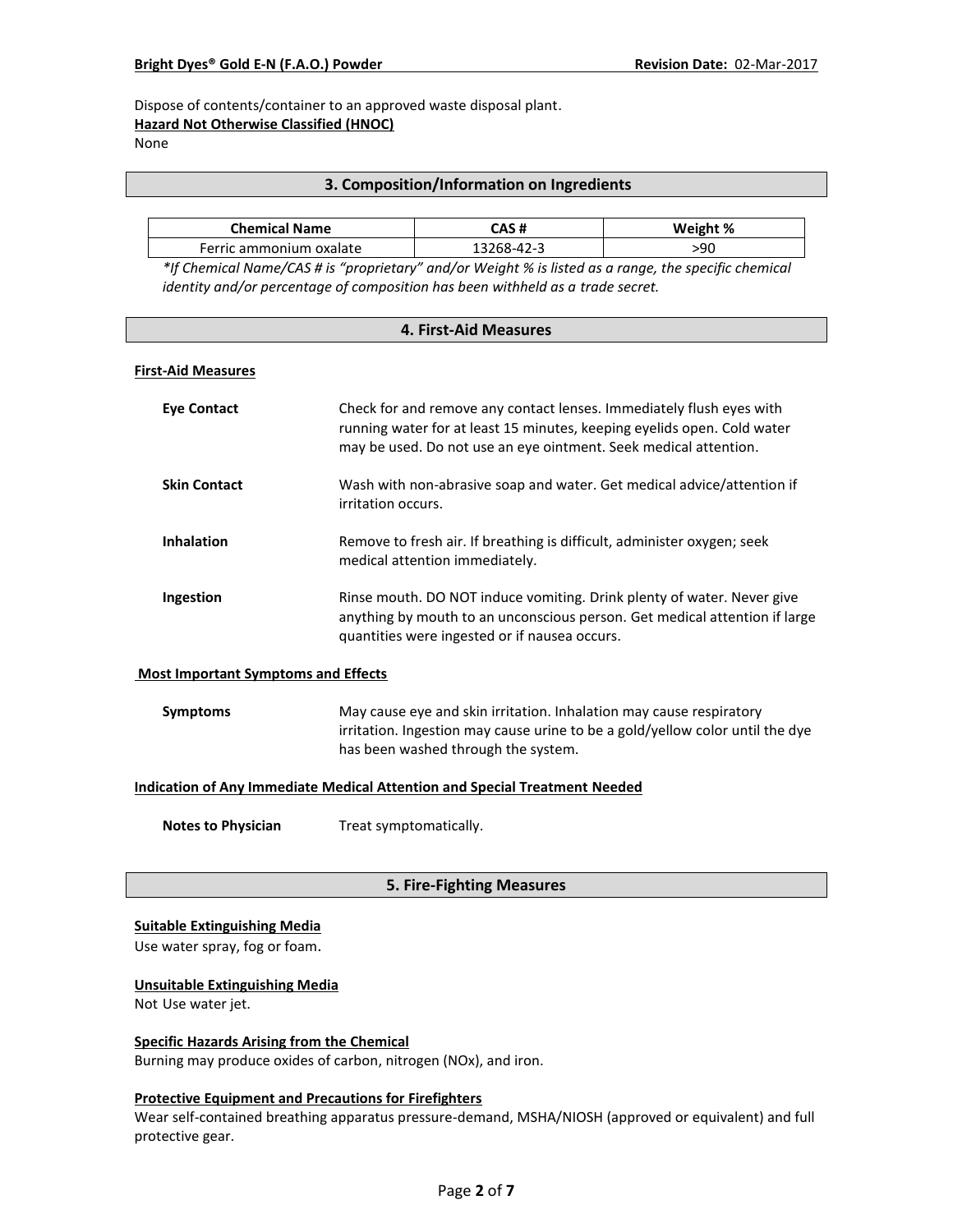| <b>6. Accidental Release Measures</b>                                      |                                                                                                                                                                                                                                                                                                                                                                          |  |
|----------------------------------------------------------------------------|--------------------------------------------------------------------------------------------------------------------------------------------------------------------------------------------------------------------------------------------------------------------------------------------------------------------------------------------------------------------------|--|
| <b>Personal Precautions, Protective Equipment and Emergency Procedures</b> |                                                                                                                                                                                                                                                                                                                                                                          |  |
| <b>Personal Precautions</b>                                                | Use personal protective equipment as recommended in Section 8.                                                                                                                                                                                                                                                                                                           |  |
| <b>Environmental Precautions</b>                                           | Prevent from entering into soil, ditches, sewers, waterways and/or<br>groundwater. See Section 12 and Section 13.                                                                                                                                                                                                                                                        |  |
| Methods and Material for Containment and Cleaning Up                       |                                                                                                                                                                                                                                                                                                                                                                          |  |
| <b>Methods for Containment</b>                                             | Prevent further leakage or spillage if safe to do so.                                                                                                                                                                                                                                                                                                                    |  |
| <b>Methods for Cleaning Up</b>                                             | Collect into suitable, properly labeled container for recovery or disposal.                                                                                                                                                                                                                                                                                              |  |
|                                                                            | 7. Handling and Storage                                                                                                                                                                                                                                                                                                                                                  |  |
| <b>Precautions for Safe Handling</b>                                       |                                                                                                                                                                                                                                                                                                                                                                          |  |
| <b>Advice on Safe Handling</b>                                             | Avoid contact with skin and eyes. Avoid formation of dust and aerosols.<br>Further processing of solid materials may result in the formation of<br>combustible dusts. The potential for combustible dust formation should<br>be taken into consideration before additional processing occurs.<br>Provide appropriate exhaust ventilation at places where dust is formed. |  |
| <b>Conditions for Safe Storage, Including Incompatibilities</b>            |                                                                                                                                                                                                                                                                                                                                                                          |  |
| <b>Storage Conditions</b>                                                  | Keep container tightly closed and store in a cool, dry, and well-<br>ventilated area. Keep/store only in original container. Do not reuse<br>container.                                                                                                                                                                                                                  |  |
| <b>Incompatible Materials</b>                                              | Strong acids.                                                                                                                                                                                                                                                                                                                                                            |  |

# **8. Exposure Controls / Personal Protection**

#### **Exposure Guidelines**

| <b>Chemical Name</b>    | <b>ACGIH TLV</b>           | <b>OSHA PEL</b>           | <b>NIOSH IDLH</b>          |
|-------------------------|----------------------------|---------------------------|----------------------------|
| Ferric ammonium oxalate | TWA: 1.0 mg/m <sup>3</sup> | TWA: $1.0 \text{ mg/m}^3$ | TWA: 1.0 mg/m <sup>3</sup> |
| 13268-42-3              |                            |                           |                            |

# **Engineering Controls**

Ensure adequate ventilation, especially in confined areas. Eyewash stations. Showers.

# **Individual Protection Measures, Such as Personal Protective Equipment:**

| <b>Eye/Face Protection</b>        | Use safety glasses or chemical splash goggles.                          |
|-----------------------------------|-------------------------------------------------------------------------|
| <b>Skin &amp; Body Protection</b> | Rubber gloves. Suitable protective clothing.                            |
| <b>Respiratory Protection</b>     | Wear an appropriate NIOSH/MSHA approved respirator.                     |
| <b>Hygiene Measures</b>           | Handle in accordance with good industrial hygiene and safety practices. |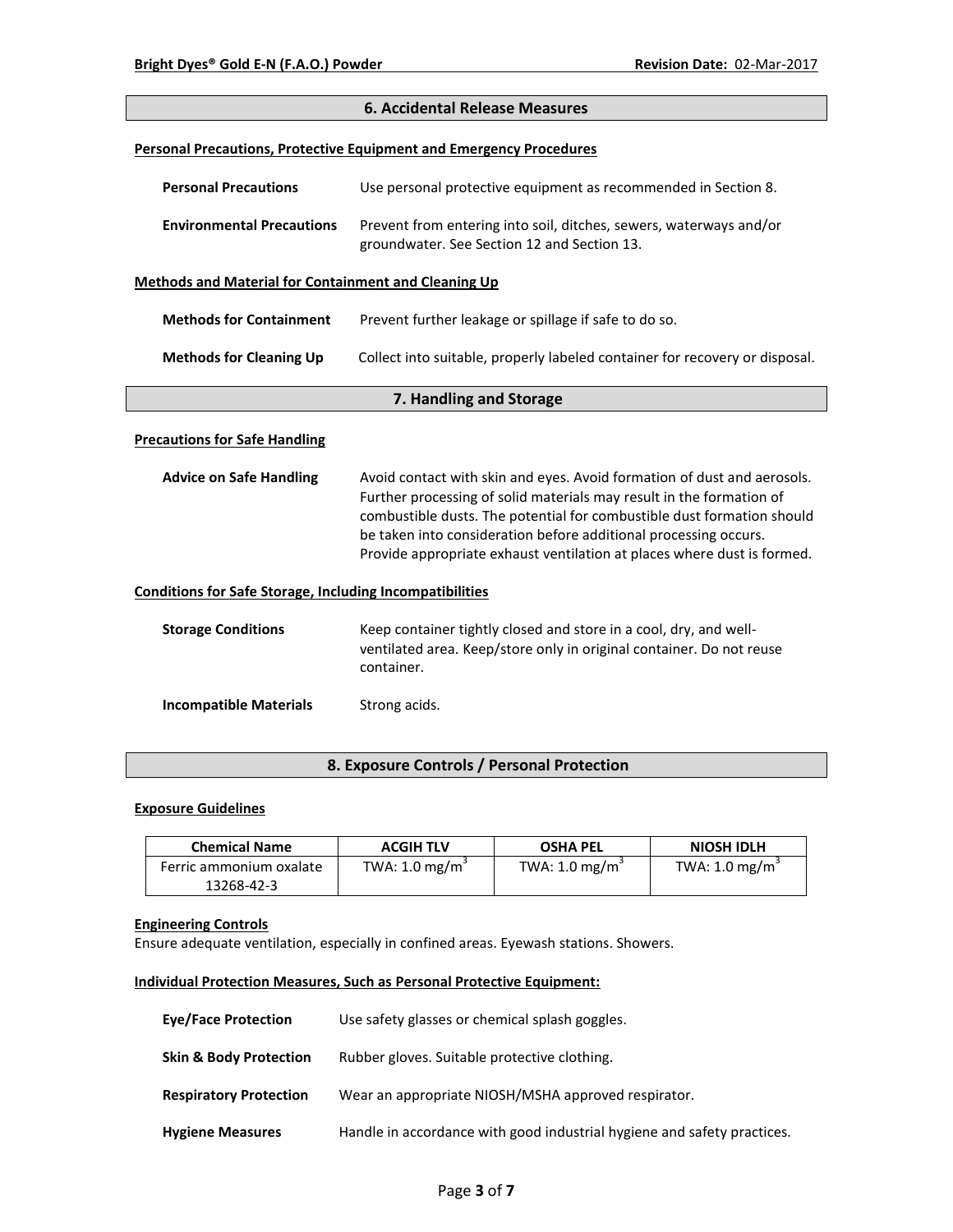| <b>Information on Basic Physical and Chemical Properties</b> |                           |                       |                |
|--------------------------------------------------------------|---------------------------|-----------------------|----------------|
| <b>Physical State</b>                                        | Solid                     | Odor                  | None apparent  |
| Appearance                                                   | Green crystalline         | <b>Odor Threshold</b> | Not determined |
| Color                                                        | Green                     |                       |                |
|                                                              |                           |                       |                |
| <b>Property</b>                                              | <b>Values</b>             |                       |                |
| рH                                                           | $4.5 - 5.5$ (1% solution) |                       |                |
| <b>Molecular Weight</b>                                      | 428.07                    |                       |                |
| <b>Melting/Freezing Point</b>                                | Not applicable            |                       |                |
| <b>Boiling Point/Range</b>                                   | Not applicable            |                       |                |
| <b>Flash Point</b>                                           | Not applicable            |                       |                |
| <b>Evaporation Rate</b>                                      | Not applicable            |                       |                |
| Flammability (solid, gas)                                    | Not determined            |                       |                |
| <b>Upper Flammability Limits</b>                             | Not applicable            |                       |                |
| <b>Lower Flammability Limits</b>                             | Not applicable            |                       |                |
| <b>Vapor Pressure</b>                                        | Not applicable            |                       |                |
| <b>Vapor Density</b>                                         | Not applicable            |                       |                |
| <b>Relative Density</b>                                      | Not applicable            |                       |                |
| <b>Specific Gravity</b>                                      | Not applicable            |                       |                |
| <b>Solubility</b>                                            | Soluble in water          |                       |                |
| <b>Partition Coefficient</b>                                 | Not determined            |                       |                |
| <b>Auto-ignition Temperature</b>                             | Not determined            |                       |                |
| <b>Decomposition Temperature</b>                             | Not determined            |                       |                |
| <b>Viscosity</b>                                             | Not determined            |                       |                |

# **9. Physical and Chemical Properties**

# **10. Stability and Reactivity**

#### **Reactivity**

Not reactive under normal conditions.

# **Chemical Stability**

Stable under recommended storage conditions.

#### **Possibility of Hazardous Reactions**

None under normal processing.

#### **Conditions to Avoid**

Keep separated from incompatible substances. Keep out of reach of children.

## **Incompatible Materials**

Strong acids.

# **Hazardous Decomposition Products**

Oxides of carbon, nitrogen (NOx), and iron.

## **11: Toxicological Information**

## **Information on Likely Routes of Exposure**

**Inhalation Avoid inhalation of dust.**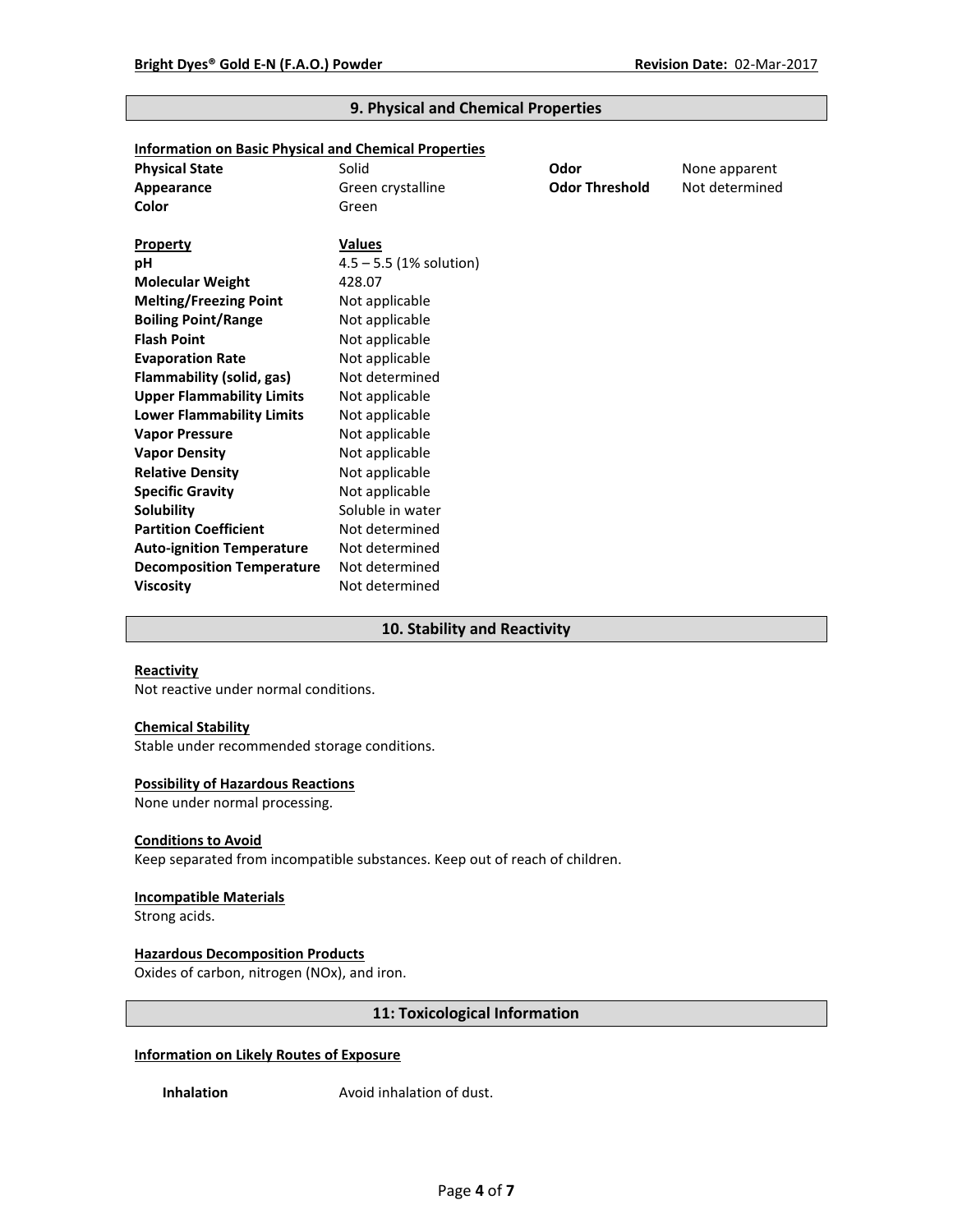| Do not ingest. |
|----------------|
|                |

**Skin Contact Avoid contact with skin.** 

**Eye Contact Avoid contact with eyes.** 

# **Delayed, Immediate, and Chronic Effects from Short- and Long-Term Exposure** May cause an allergic skin reaction. Hazardous in case of ingestion. **Numerical Measures of Toxicity**

Not determined

#### **Symptoms Associated with Exposure**

See Section 4 of this SDS for symptoms.

#### **Carcinogenicity**

| <b>NTP</b>  | None |
|-------------|------|
| <b>IARC</b> | None |
| <b>OSHA</b> | None |

#### **12. Ecological Information**

#### **Ecotoxicity**

This product is not classified as environmentally hazardous. However, this does not exclude the possibility that large or frequent spills can have a harmful or damaging effect on the environment.

#### **Component Information**

Not available

## **Persistence/Degradability**

Not determined

#### **Bioaccumulation**

Not determined

# **Mobility**

Not determined

# **Other Adverse Effects**

Not determined

# **13. Disposal Considerations**

## **Waste Disposal Methods**

Dispose of in accordance with federal, state, and local regulations.

#### **Contaminated Packaging**

Do not re-use empty containers.Dispose of containers in accordance with federal, state, and local regulations.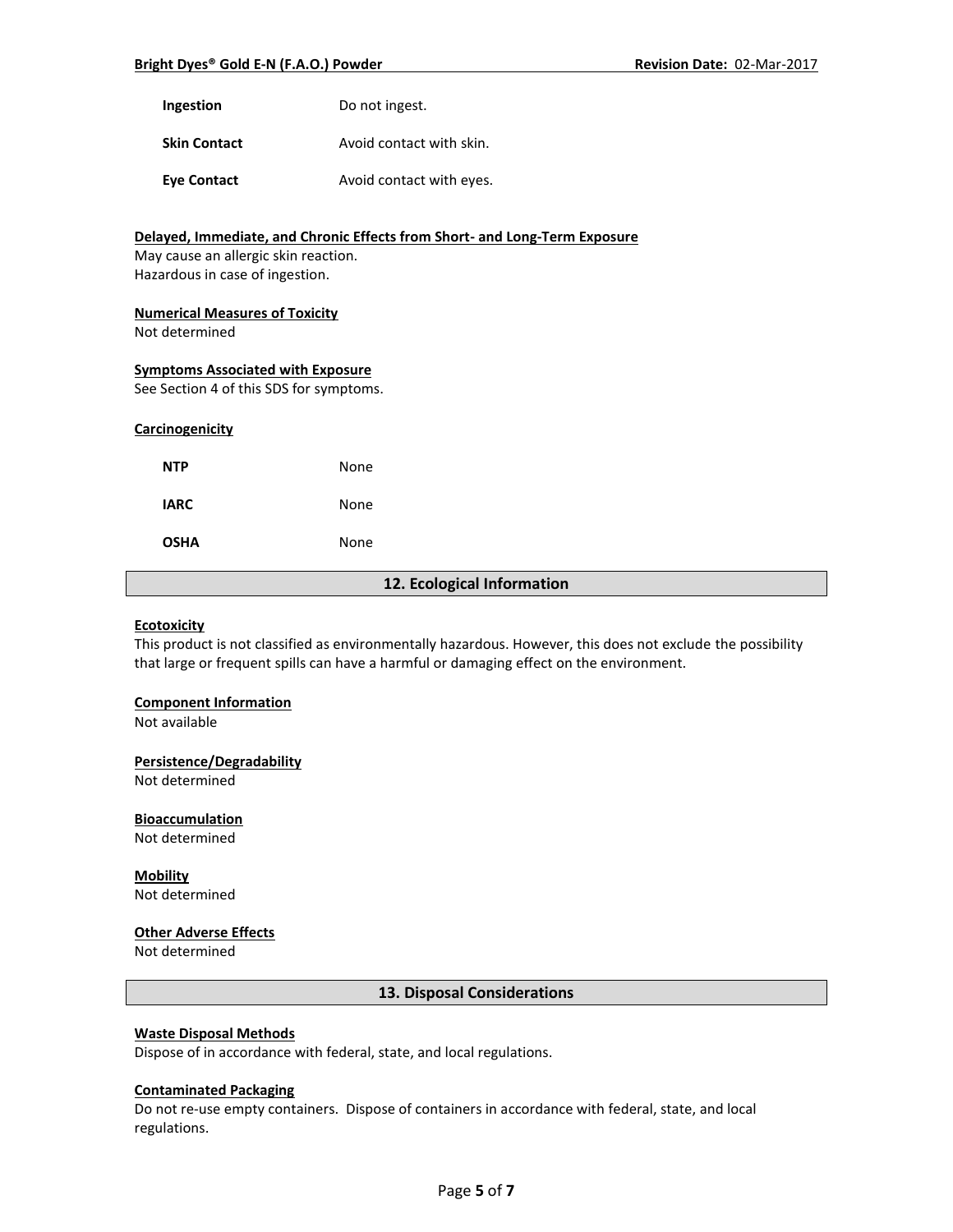# **14. Transport Information**

# **Note**

See current shipping paper for most up-to-date shipping information, including exemptions and special circumstances.

| DOT         | Not regulated      |
|-------------|--------------------|
| IATA        | Data not available |
| <b>IMDG</b> | Data not available |

# **15: Regulatory Information**

#### **International Inventories**

**Toxic Substances Control Act** Listed

# **U.S. Federal Regulations**

## **SARA 311/312 Hazard Categories**

| <b>Acute Health Hazard</b><br><b>Chronic Health Hazard</b><br><b>Fire Hazard</b><br><b>Sudden Release of Pressure Hazard</b><br><b>Reactive Hazard</b> | Yes<br>No.<br>No<br>No.<br>No.                                                                                                                                                                                                                                                      |
|--------------------------------------------------------------------------------------------------------------------------------------------------------|-------------------------------------------------------------------------------------------------------------------------------------------------------------------------------------------------------------------------------------------------------------------------------------|
| <b>CERCLA</b>                                                                                                                                          | This material, as supplied, does not contain any substances regulated as<br>hazardous substances under the Comprehensive Environmental Response<br>Compensation and Liability Act (CERCLA) (40 CFR 302) or the Superfund<br>Amendments and Reauthorization Act (SARA) (40 CFR 355). |
| <b>SARA 313</b>                                                                                                                                        | Section 313 of Title III of the Superfund Amendments and Reauthorization<br>Act of 1986 (SARA). This product does not contain any chemicals which are<br>subject to the reporting requirements of the Act and Title 40 of the Code of<br>Federal Regulations, Part 372.             |
| <b>CWA (Clean Water Act)</b>                                                                                                                           | This product does not contain any substances regulated as pollutants<br>pursuant to the Clean Water Act (40 CFR 122.21 and 40 CFR 122.42).                                                                                                                                          |
| <b>WHIMIS (Canada)</b>                                                                                                                                 | CLASS D-2A: Material causing other toxic effects.                                                                                                                                                                                                                                   |

## **U.S. State Regulations**

**California Proposition 65** This product does not contain any Proposition 65 chemicals.

# **U.S. State Right-to-Know Regulations**

| <b>Chemical Name</b>    | <b>New Jersey</b> | <b>Massachusetts</b> | <b>Pennsylvania</b> |
|-------------------------|-------------------|----------------------|---------------------|
| Ferric ammonium oxalate |                   |                      |                     |
| 13268-42-3              |                   |                      |                     |